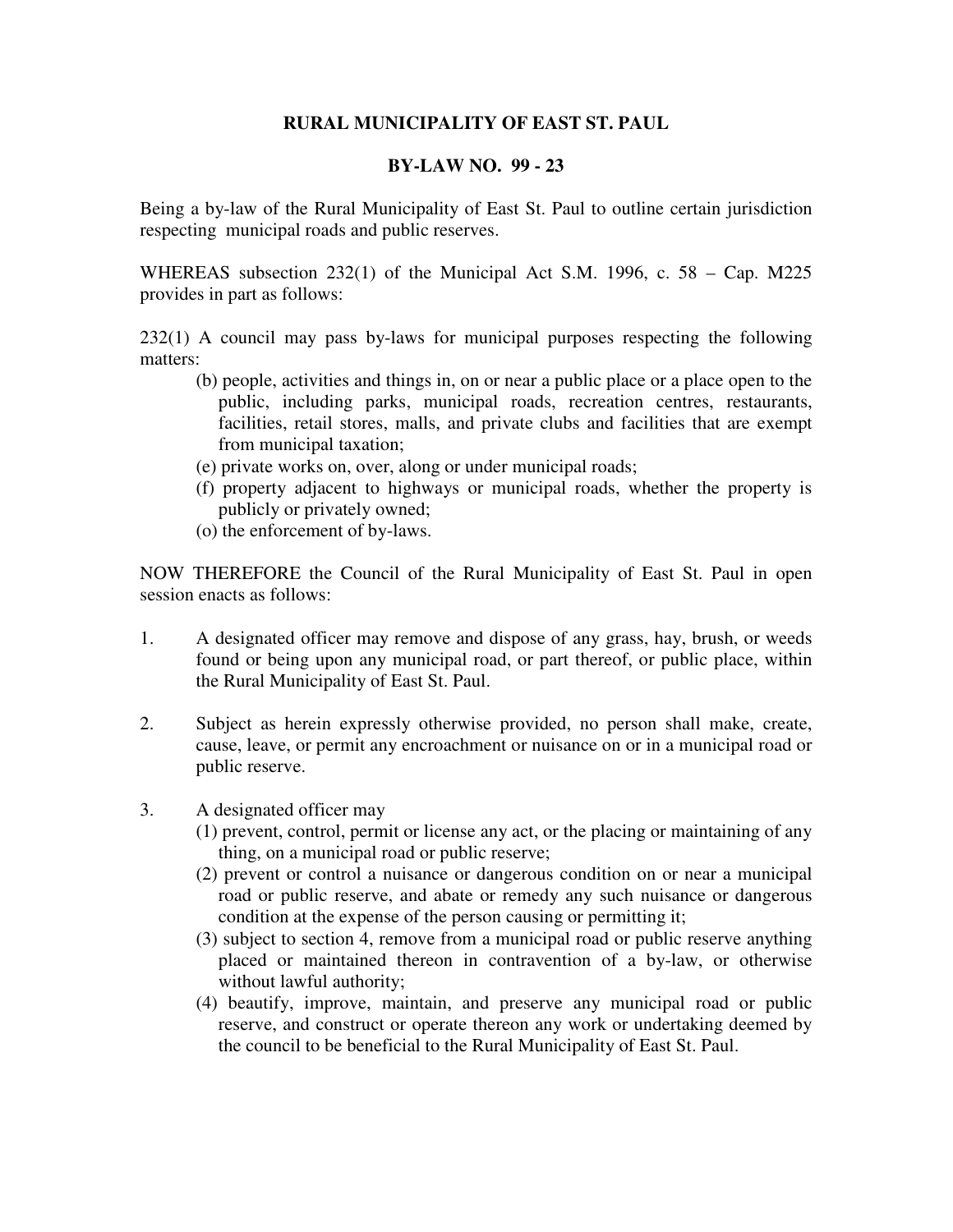- 4. The removal of anything from a municipal road or public reserve as provided in subsection 3(1) except as otherwise herein provided, shall be at the expense of the owner of that thing, or, in the case of a projection from, or object attached to, an adjoining building or land, at the expense of the owner of the building or land.
- 5. Any expense incurred by the Rural Municipality of East St. Paul in removing any scaffolding, building material, waste matter, or other structure, matter or thing, placed on a municipal road or public reserve in connection with the construction of a building on land adjacent thereto, or in making good any damage to a municipal road, public reserve or any property of the Rural Municipality of East St. Paul caused by, or arising out of, any such construction, including subsidence of a municipal road or public reserve owing to faulty or insufficient back filling or the use of improper material for back filling in connection with the construction, shall be paid to the Rural Municipality of East St. Paul by the owner of the land; and the expense may be recovered by the Rural Municipality of East St. Paul from the owner by process of law, and may be added to the taxes on the land and collected in the same manner as the general municipal taxes of the Rural Municipality of East St. Paul.
- 6. A designated officer may require a person applying for a permit to use or excavate any part of a municipal road or public reserve for, or in connection with, work thereon or on adjacent property, to secure the Rural Municipality of East St. Paul, by a bond or cash deposit, against any such expense or damage caused by or arising out of the work.
- 7. Where a claim for damages is made against the Rural Municipality of East St. Paul arising out of an obstruction, structure, encroachment or nuisance, placed, caused or permitted on a municipal road or public reserve by a person other than an employee of the Rural Municipality of East St. Paul, or by the Rural Municipality of East St. Paul at that other person's request, whether or not pursuant to a permit or agreement with the Rural Municipality of East St. Paul, or any claim for damages otherwise arising as the result of an act or default on the part of a person other than such an employee is made, the person placing, causing, performing, making, or permitting the obstruction, structure, encroachment, nuisance, act, or default, shall indemnify and save harmless the Rural Municipality of East St. Paul from all costs, damages, and expenses arising therefrom, or in connection therewith; and, whether or not a claim is made against the Rural Municipality of East St. Paul in respect thereof, that person is directly responsible for the obstruction, structure, encroachment, nuisance, act, or default to any person, including the Rural Municipality of East St. Paul, suffering damage therefrom.
- 8. In this by-law the expression "private works" includes private roadways, crossings, openings, signs or other advertising devices and other structures constructed, erected, installed or maintained on a municipal road or public reserve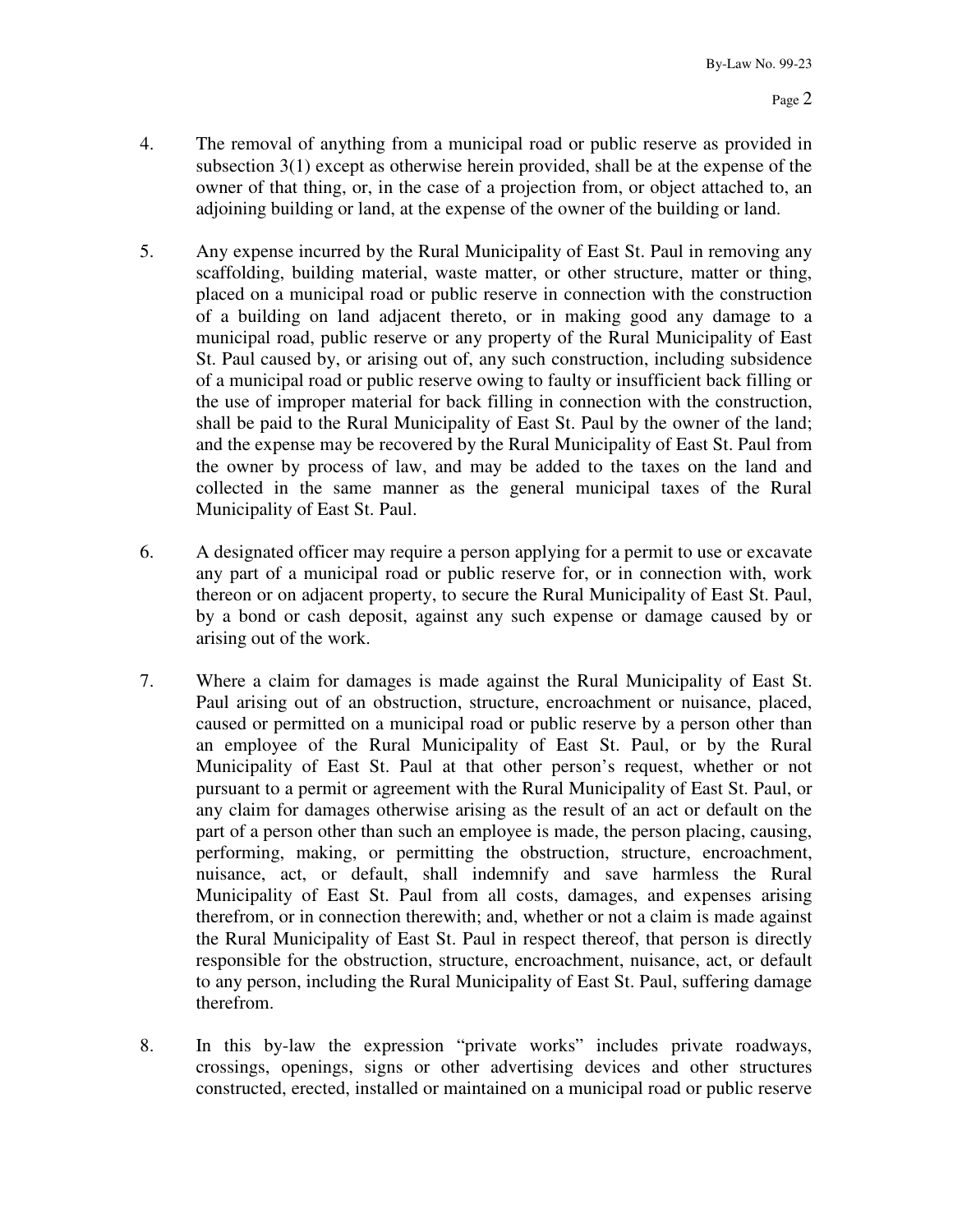for the use or benefit of owners or occupants of property adjoining or connected therewith.

- 9. A designated officer may
	- (1) permit private works on a municipal road or public reserve;
	- (2) prescribe the terms and conditions upon which private works may be installed, constructed, reinstalled, reconstructed, maintained or used;
	- (3) make such annual or other charge for the privilege conferred, and for the use of the private works, as the designated officer deems reasonable; and
	- (4) enforce the payment of those charges by adding them to, and recovering them in like manner as, taxes payable in respect of the land abutting the particular work;
	- (5) require that all private works shall comply with the requirements of the Rural Municipality of East St. Paul as to location, construction, materials, workmanship, and other matters in connection with the installation, construction, reinstallation, reconstruction or maintenance thereof;
- 10. The Rural Municipality of East St. Paul may, at any time, reconstruct, alter, or remove any private works in existence on any municipal road or public reserve.
- 11. The cost of all work done by the Rural Municipality of East St. Paul in the construction, reconstruction, maintenance, removal, or alteration of a private crossing or roadway or other approach to private property, or of a sidewalk built or improved by an owner, or of any other structure laid or constructed on a municipal road or public reserve to serve adjoining land, shall, if the Rural Municipality of East St. Paul so requires, be paid by the owner of the land fronting thereon upon or before the completion of the work.
- 12. The annual charge, if any, made by the Rural Municipality of East St. Paul in respect of any private works shall be paid by the owner of the land fronting thereon, forthwith upon demand made by the Rural Municipality of East St. Paul, and if not so paid, may be added to the taxes on that land and collected in the same manner as the general municipal taxes of the Rural Municipality of East St. Paul.
- 13. Subject to The Manitoba Hydro Act, The Highways and Transportation Department Act, and The Manitoba Telephone Act, no person other than the Rural Municipality of East St. Paul shall
	- (1) construct any sidewalks, poles, or other works that are to be constructed on any municipal road, including a departmental road within the meaning of The Highways and Transportation Department Act; and
	- (2) maintain and repair such sidewalks, poles, and works so constructed or being constructed.
- 14. A designated officer may cause any tree, hedge, shrub, or sapling, growing or planted on a municipal road or public reserve to be removed, if and when the